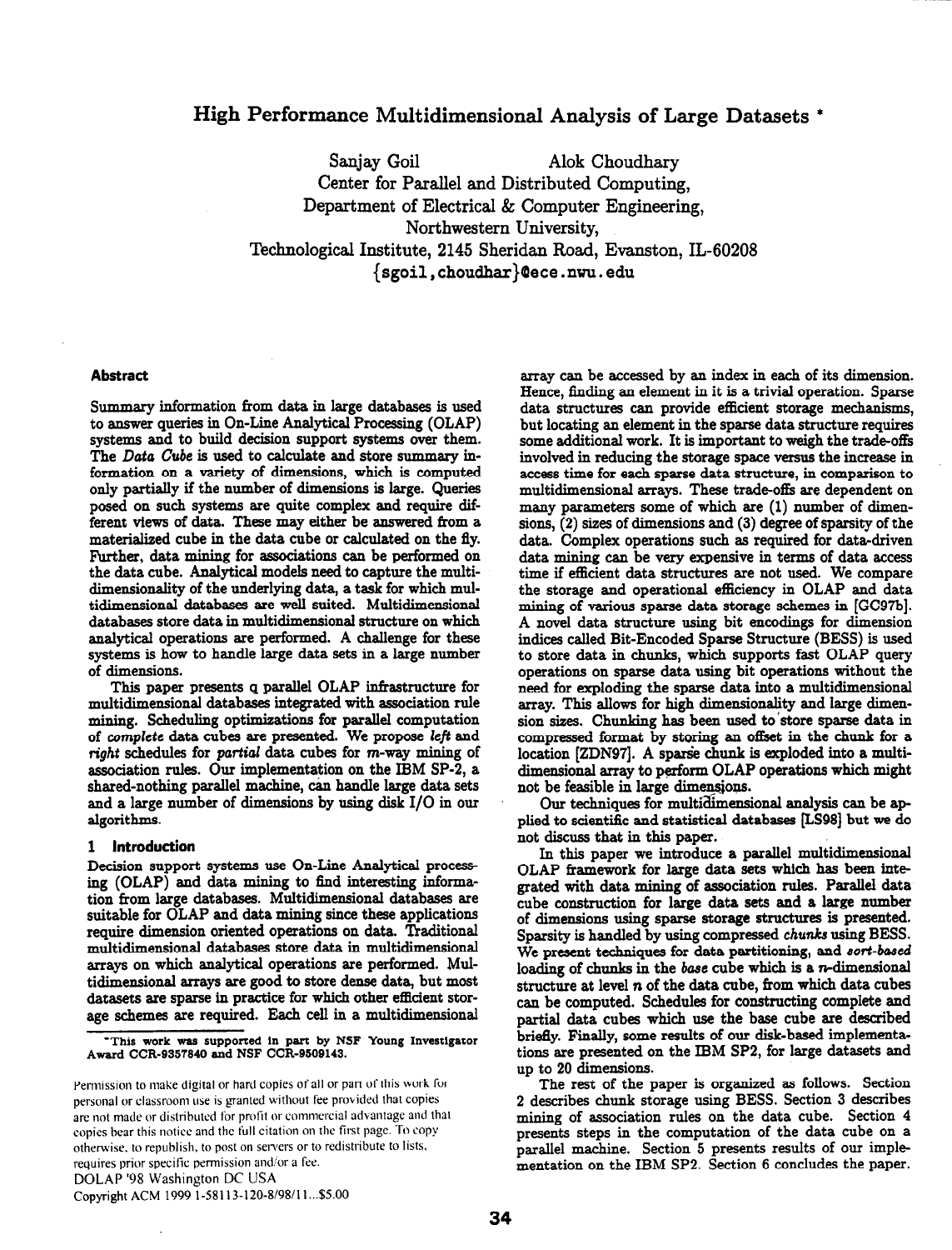## 2 Multidimensional Data Storage and BESS

Multidimensional database technology facilitates fiexible, high performance access and analysis of large volumes of complex and interrelated data [Sof97]. It is more natural and intuitive for humans to model a multidimensional structure. A  $chunk$  is defined as a block of data from the multidimensional array which contains data in all dimensions. A collection of chunks defines the entire array. Figure  $1(a)$  shows chunking of a three dimensional array. A chunk is stored contiguously in memory and data in each dimension is strided with the dimension sizes of the chunk. Most sparse data may not be uniformly sparse. Dense clusters of data cau be found and stored as multidimensional arrays. Sparse data structures are needed to store the sparse portions of data. These chunks can then either be stored ss dense arrays or stored using an appropriate sparse data structure as illustrated in Figure 1(b). Chunks also act as an index structure which helps in extracting data for queries and OLAP operations.

Typically, sparse structures have been used for advantages it provides in terms of storage, but operations on data are performed on a multidimensional array which is populated from the sparse data. However, this is not always possible when either the dimension sizes are large or the number of dimensions is large. Since we are dealing with multidimensional structures for a large number of dimensions, we are interested in performing operations on the sparse structure itself. This is desirable to reduce I/O costs by having more data in memory to work on. This is one of the primary motivations for BESS. For each cell present in a chunk a dimension index is encoded in  $\lceil \log |d_i| \rceil$  bits for each dimension  $d_i$ , where  $|d_i|$  is the cardinality of the dimension  $d_i$ . A 8-byte encoding is used to store the BESS index along with the value at that location.

A chunk index structure stores the chunk offsets for each chunk. Chunks are stored in memory in some order of dimensions. To reference an element in the chunk, first the chunk offset is dereferenced to get the dimension index values. Since the dimension extents are known for the chunk in each dimension, this can be done easily. The second step is to add the index value in the chunk to this by retrieving it from the bit encoding. This can be done by appropriate bit shifts and bit masking operations from the BESS encoding. Further details can be found in [GC97b].

# 3 Data Mining on Data Cube

OLAP is used to summarize, consolidate, view, apply formulae to, and synthesize data according to multiple dimensions. Traditionally, a relational approach (relational OLAP) has been taken to build such systems. Relational databases are used to build and query these systems. A complex analytical query is cumbersome to express in SQL and it might not be efficient to execute. More recently, multi-dimensional database techniques (multi-dimensional OLAP) have been applied to decision-support applications. Data is stored in multi-dimensional errays which is a more natural way to express the multi-dimensionality of the enterprise data and is more suited for analysis. A 'cell" in multi-dimensional space represents a tuple, with the attributes of the tuple identifying the location of the tuple in the multi-dimensional space and the measure values represent the content of the cell. Various sparse storage techniques have been applied to deal with sparse data in earlier methods. We have used compressed chunks with BESS and constructed a parallel data cube on a shared nothing parallel architecture.

#### 3.1 Data Cubes

Data can be organized into a data cube by calculating all possible combinations of GROUP-BYs [GBLP96]. This operation is useful for answering OLAP queries which use aggregation on different combinations of attributes. For a data set with  $k$  attributes this leads to  $2^k$  GROUP-BY calculations. A data cube treats each of the  $k$  aggregation attributes as a dimension in k-space. An aggregate of a particular set of attribute values is a point in this space. The set of points form a k-dimensional cube.

Data Cube operators generalize the histogram, crosstabulation, roll-up, drill-down and sub-total constructs required by financial databases. The following operations can be defined on the data cube. Pivoting involves rotating the cube to change the dimensional orientation of a report or page on display. It may consist of swapping the two dimensions (row and column in a 2D-cube) or introducing another dimension instead of some dimension already present in the cube. Slicing-dicing involves selecting some subset of the cube. For a fixed attribute value in a given dimension, it reports all the values for all the other dimensions. It can be visualized as slice of the data in a 3D-cube. Some dimensions have a hierarchy defined on them. Aggregations can be done at different levels of hierarchy. Going up the hierarchy to higher levels of generalization is known as roll-up. For example, aggregating the dimension up the hierarchy  $(day \rightarrow month \rightarrow quarter.)$  is a roll-up operation. Drilldown traverses the hierarchy from lower to higher levels of detail. Drill-down displays detail information for each aggregated point. Trend analysis over sequential time periods is another OLAP operation.

Consider the following query which uses the cube operator.

# SELECT Model, Year, Color, SUM(sales) AS Sales FROM Sales

WHERE Model in 'Ford', 'Chevy'

AND Year BETWEEN 1990 AND 1992 GROUP BY CUBE(Mode1, Year, Color);

 $2^N-1$  aggregate calculations are needed for a N-dimensional data cube. For example,  $2^3 = 8$  group-bys are calculated for the above query: {Model, Year, Color}; {Model, Year}, (Model, Color}, {Year, Color}, (Model}, {Year}, {Color} and ALL.

# 3.2 Attribute-Oriented mining on data cubes

Data mining techniques are used to discover patterns and relationships from data which can enhance our understanding of the underlying domain. Discovery of quantitative rules is associated with quantitative information from the database. The data cube represents quantitative summary information for a subset of the attributes. Data mining techniques like Associations, Classification, Clustering and Trend analysis FPSSU94] can be used together with OLAP to discover knowledge from data. Attribute-oriented approaches [Bha95] [HCC93] [HF95] [KHC97] to data mining are datadriven and can use this summary information to discover association rules. Transaction data can be used to mine association rules by associating support and confidence for each rule. Support of a pattern  $A$  in a set  $S$  is the ratio of the number of transactions containing A and the total number of transactions in S. Confidence of a rule  $A \rightarrow B$  is the probability that pattern  $B$  occurs in  $S$  when pattern  $A$ occurs in S and can be defined as the ratio of the support of  $AB$  and support of A.  $(P(B|A))$ . The rule is then described as  $A \rightarrow B$ [support, confidence] and a strong association rule has a support greater than a pre-determined minimum support and a confidence greater than a pre-determined min-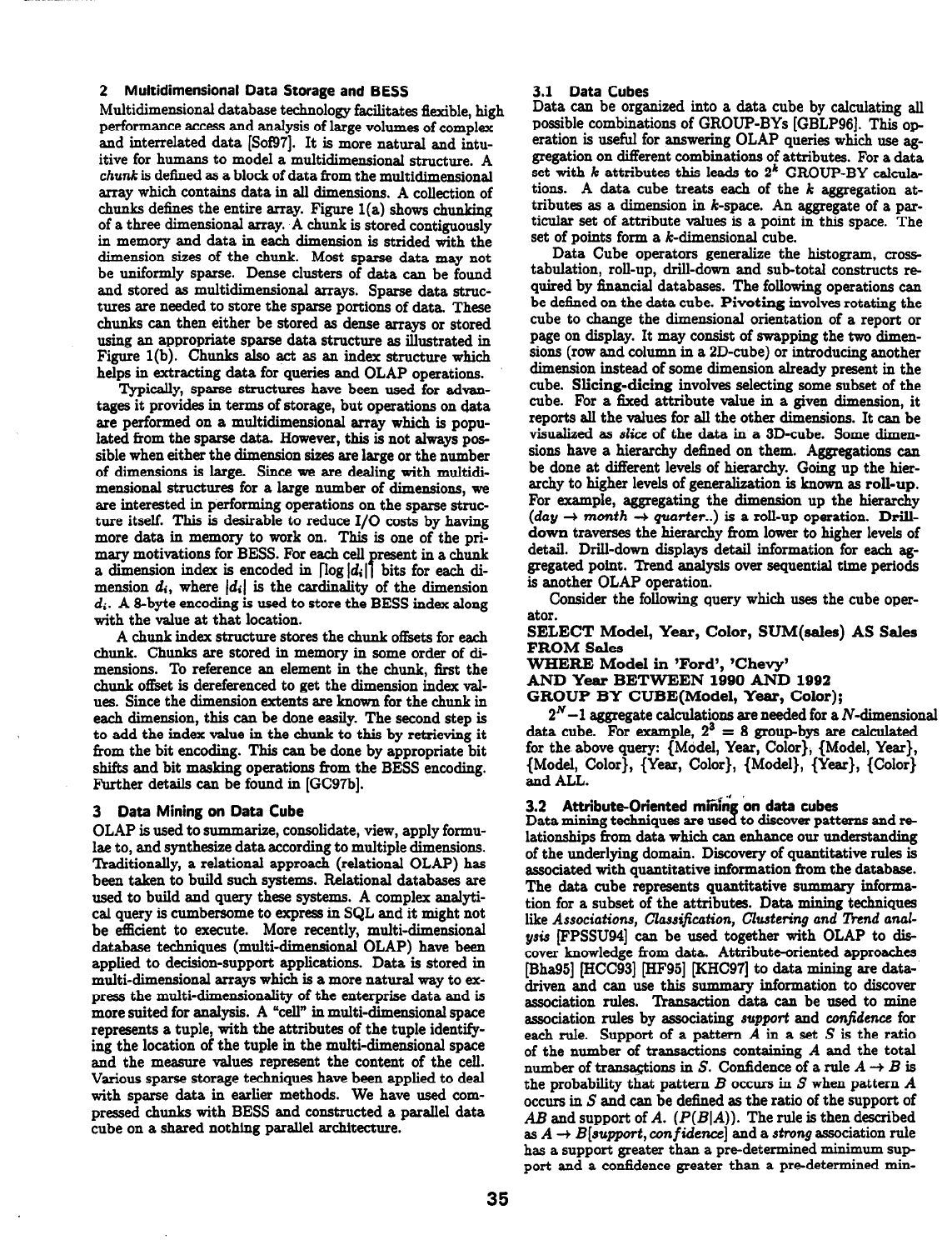

Figure 1: Storage of data in chunks

imum confidence. This can also be taken as the measure of "interestingness" of the rule. Calculation of support and confidence for the rule  $A \rightarrow B$  involve the aggregates from the cube AB, A and ALL. Additionally, dimension hierarchies can be utilized to provide multiple level data mining by progressive generalization (roll-up) and deepening (drilldown). This is useful for data mining at multiple concept levels and interesting information can potentially be obtained at different levels.

An event, E is a string  $E_n = x_1, x_2, x_3, \ldots x_n$ ; in which  $x_i$  is a possible value for some attribute and  $x_k$  is a value for a different attribute of the underlying data.  $E$  is interesting to that  $x_i$ 's occurrence depends on the other  $x_i$ 's occurrence. The "interestingness" measure is the size  $I_i(E)$ of the difference between:

(a) the probability of  $E$  among all such events in the data set and,

(b) the probability that  $x_1, x_2, x_3, \ldots x_{j-1}, x_{j+1}, \ldots x_n$  and  $x_i$  occurred independently. The condition of interestingness can then be defined as  $I_j(E) > \delta$ , where  $\delta$  is some fixed threshold.

Consider a 3 attribute data cube with attributes A, B and C, defining  $E_3 = ABC$ . For showing 2-way associations, we will calculate the interestingness function between A and B, A and C and finally between B and C. When calculating associations between A and B, the probability of  $E$ , denoted by  $P(AB)$  is the ratio of the aggregation values in the sub-cube AB and ALL. Similarly the independent probability of  $A$ ,  $P(A)$  is obtained from the values in the sub-cube A, dividing them by ALL.  $P(B)$  is similarly calculated from B. The calculation  $|P(AB) - P(A)P(B)| > \delta$ , for some threshold  $\delta$ , is performed in parallel. Since the cubes AB and A are distributed along the A dimension no replication of A is needed. However, since B is distributed in sub-cube B, and B is local on each processor in AB, B needs to be replicated on all processors.

#### 4 Computing the Data Cube in Parallel

# 4.1 Data Partitioning

Data is distributed on processors to distribute work equitably. In addition, a partitioning scheme for multidimensional has to be dimension-awaw and for dimension-oriented operations have some regularity in the distribution. A dimension, or a combination of dimensions can be distributed. In order to achieve sufficient parallelism, it would be required that the product of cardinalities of the distributed dimensions be much larger than the number of processors. For example, for 5 dimensional data (ABCDE), a 1D distribution will partition A and a 2D distribution will partition AB. We assume, that dimensions are available that have cardinalities much greater than the number of processors in both cases. That is, either  $|A_i| \gg p$  for some i, or

 $|A_i||A_j| \gg p$  for some i, j,  $1 \le i, j \le n$ , n is the number of dimensions. Partitioning determines the communication requirements for data movement in the intermediate aggregate calculations in the data cube. Figure 2 illustrates 1D and 2D partitions on a 3-dimensional data set on 4 processors. We use a 2D partition in our implementations. p processors are divided into two groups  $(k, \frac{p}{k})$ , where k is the number of groups to be created by the first distributed dimension, chosen to be a divisor of  $p$ . For each tuple,  $A_i$  is used to choose among the  $k$  partitions, and then  $A_j$  is further used to find the correct processor among the  $\frac{p}{k}$  processors in that group.



Figure 2: 1D and 2D partition for 3 dimensions on 4 pro-Cessors



Figure 3: Base cube loading for a 3 dimensional cube on 4 processors

# 4.2 Base Cube Loading

Figure 3 illustrates the multidimensional base cube loading process from a relational database for 4 processors. Consider N tuples and p processors.  $\frac{\pi}{6}$  tuples are read by each processor. The dimensions with the two largest cardinalities are picked as the partitioning dimensions. Each processor picks a small sample in each of the two dimensions and sorts the two lists globally.  $k-1$  and  $\frac{p}{k}-1$  splitters are picked respectively from the sorted samples. The splitters for each dimension are then broadcast to each processor which use the splitters to distribute their tuples into appropriate partitions for each processor. An All-to-all Communication phase does an exchange of the tuples. This results in a 2D partitioning of the tuples.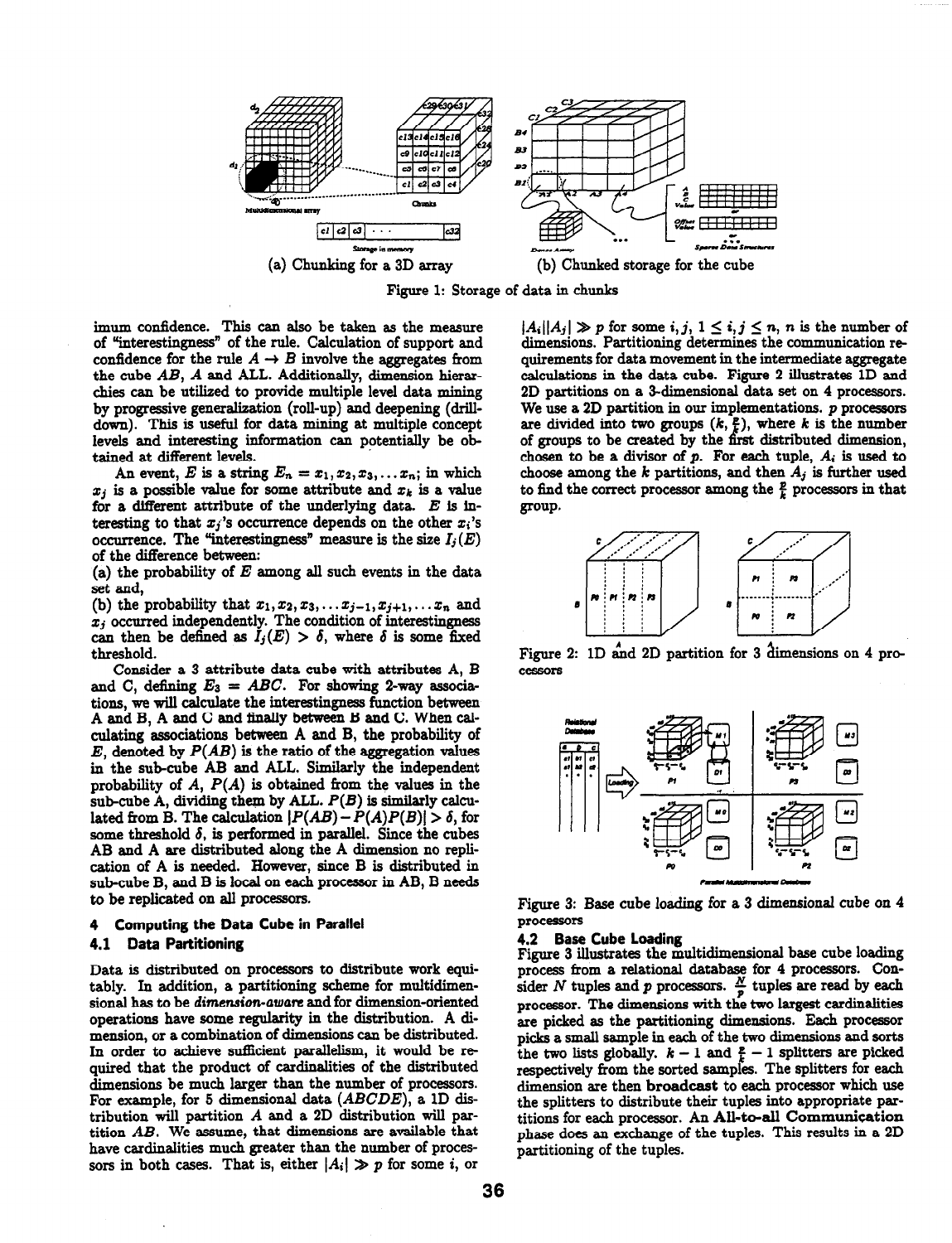Each processor then proceeds to construct a local basecube from the its tuples. The tuples are to be loaded in a parallel multidimensional data structure which stores sparse chunks using the bit-encoded sparse structure BESS. A sortbased chunk loading algorithm is used to exploit locality in the access of chunks. Sorted runs of the tuples are created by using a multi-attribute sort routine. Consider four attributes  $A, B, C$  and  $D$ , with  $|A| > |B| > |C| > |D|$ . Tuples are sorted in such a manner that attribute A is sorted, and for each duplicate value of A, B is sorted, within which for each non-unique  $B$ ,  $C$  is sorted, and so on. Chunks are arranged in memory in the order ABCD, D being the innermost dimension (contiguous dimension) and A being the outermost (maximum strided dimension). This allows regularity and locality in access of chunks in memory and provides better performance than loading unsorted tuples which would access the the chunks in random order.

# 4.3 Schedule Generation for Complete and Partial Data Cubes

Several optimiaations can be done over the naive method of calculating each aggregate separately from the initial data [GBLP96]. Smallest Parent, computes a group-by by selecting the smallest of the previously computed group-bys from which it is possible to compute the group-by. Consider a four attribute cube (ABCD). Group-by AB can be calculated from ABCD, ABD and ABC. Clearly sizes of ABC and ABD are smaller than that of ABCD and are better candidates. The next optimization is to compute the group-bys in an order in which the next group-by calculation can benefit from the cached results of the previous calculation. This can be extended to disk based data cubes by reducing disk I/O and caching in main memory. For example, after computing ABC from ABCD we compute AB followed by  $A$ . An important multi-processor optimization is to minimize inter-processor communication. The order of computation should minimise the communication among the processors because inter-processor communication costs are typically higher than computation costs. For example, for a 1D partition,  $BC \rightarrow C$  will have a higher communication cost to first aggregate along B and then divide C among the processors in comparison to  $CD \rightarrow C$ where a local aggregation on each processor along D will be sufficient.

A lattice framework to represent the hierarchy of the group-bys was introduced in [HRU96]. This is an elegant model for representing the dependencies in the calculations and also to model costs of the aggregate calculations. A scheduling algorithm can be applied to this framework substituting the appropriate costs of computation and communication. A lattice for the group-by calculations for a fivedimensional cube  $(ABCDE)$  is shown in Figure 4(a). Each node represents an aggregate and an arrow represents a possible aggregate calculation which is also used to represent the cost of the calculation.

Calculation of the order in which the GROUP-BYs are created depends on the cost of deriving a lower order (one with a lower number of attributes) group-by from a higher order (also called the parent) group-by. For example, between ABD  $\rightarrow$  BD and BCD  $\rightarrow$  BD one needs to select the one with the lower cost. Cost estimation of the aggregation operations can be done by establishing a cost model. Some calculations do not involve communication and are lo cal, others involving communication are labeled as non-local. Details of these techniques for a parallel implementation can be found in [GC97a].

Attribute focusing techniques for m-way association rules

and meta-rule guided mining for association rules with  $m$ predicates in the rule require that all aggregates with m dimensions be materialized. These are called essential aggregates. Since data mining calculations are performed on the cubes with at most  $m$  dimensions, the complete data cube is not needed. Only cubes up to level  $m$  in the data cube lattice are needed. To calculate this partial cube efficiently, a schedule is required to minimize the intermediate calculations. Since the number of aggregates is a fraction of the total number  $(2^n)$ , a different schedule, with additional optimizations to the ones discussed earlier, is needed to minimize and calculate the intermediate, non-essential aggregate calculations, that will help materialize the essential aggregates.

In addition to the optimisations discussed for a complete data cube, we identify minimizing the number of intermediate cubes, at a level higher than  $m$ . Since we would like to handle a large number of dimensions in our multidimensional framework, this is an important area to reduce the number of non-essential cube calculations. Consider a n dimensional data set and the cube lattice discussed earlier and a level by level construction of the partial data cube. The set of intermediate cubes between levels  $n$  and  $m$  are essential if they are capable of calculating the next level of essential cubes by aggregating a single dimension. This provides the minimum set at a level  $k + 1$  which can cover the calculations at level  $k$ . To obtain the essential aggregates, we traverse the lattice (Figure 4(a)), level by level starting from level 0. For a level  $k$ , each entry has to be matched with the an entry from level  $k + 1$ , such that the cost of calculation is the lowest and the minimum number of nonessential aggregates are calculated. We have to determine the lowest number of non-essential intermediate aggregates to be materialised. This can be done in one of two ways. For each entry in level  $k$  we choose an arc to the leftmost entry in level  $k + 1$ , which it can be calculated from. This is referred to as the *left schedule* shown in Figure  $4(b)$ . For example,  $ABC$  has arcs to  $ABCD$  and  $ABCE$ , and the left schedule will choose  $ABCD$  to calculate  $ABC$ . Similarly, a right schedule can be calculated by considering the arcs from the right side of the'lattice (Figure 4(c)). Further op timizations on the left schedule can be performed by replacing  $ABC \rightarrow AC$  by  $ACE \rightarrow AC$ , since ACE is also being materialized and the latter involves a local calculation. Of course, there are different trade-offs involved in choosing one over the other, in terms of sizes of the cubes, partitioning of data on processors and the inter-processor communication involved.

#### 4.3.1 Number of aggregates to materialize for mining 2 way associations

In a full data cube, the number of aggregates is exponential. In the cube lattice there are  $n$  levels and for each level  $i$  there

n are aggregates at each level containing i dimensions.

The total number of aggregates, thus is  $2<sup>n</sup>$ . For a large number of dimensions, this leads to a prohibitively large number of cubes to materialize.

Next, we need to determine the number of intermediate aggregates needed to calculate all the aggregates for all levels below a specified  $m, m < n$ , for m-way associations and for meta-rules with  $m$  predicates.

The number of aggregates at level 2 is  $\sum_{j=1}^{n-1} \begin{pmatrix} j \\ 1 \end{pmatrix}$ . For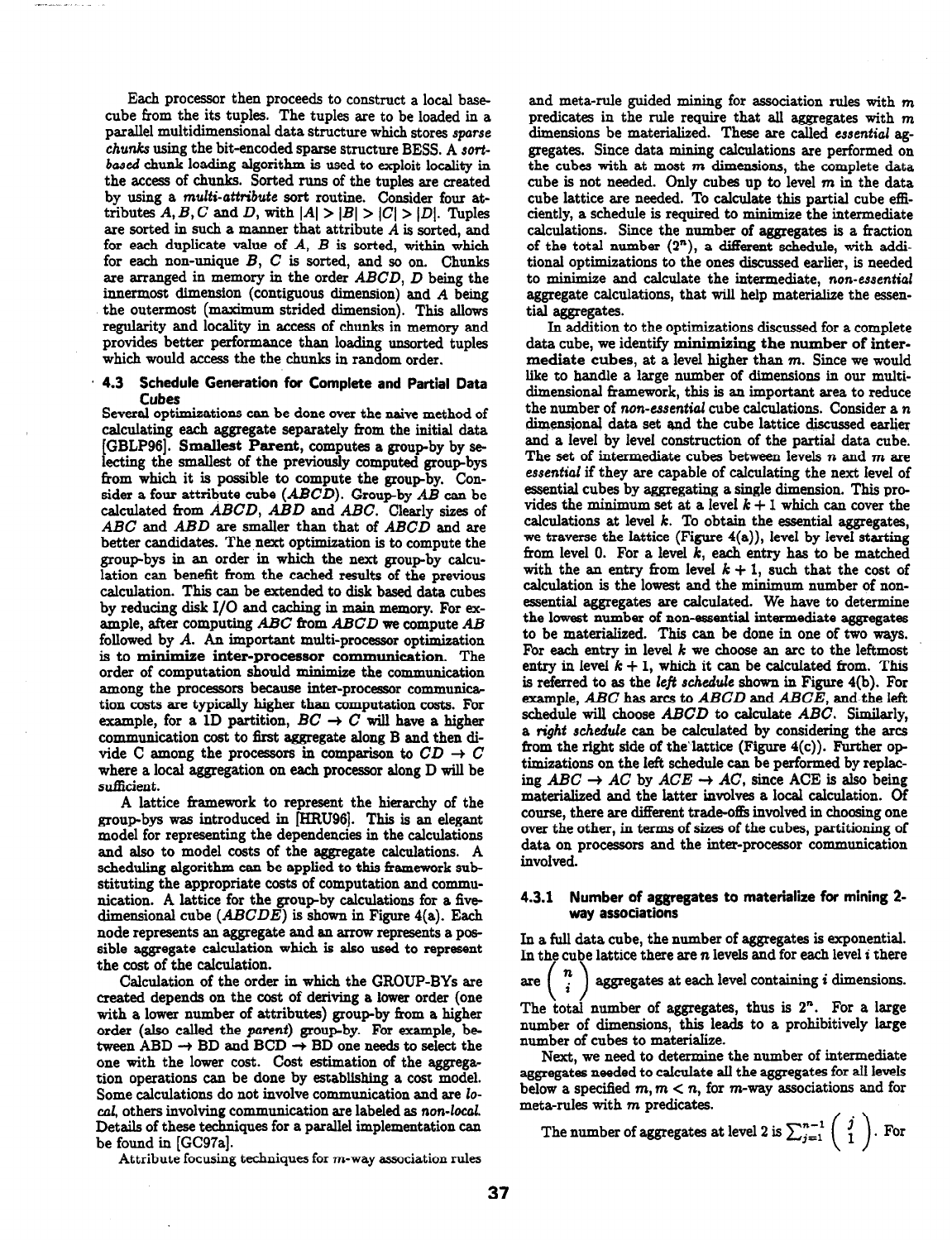

Figure 4: (a) Lattice for cube operator (b) DAG for partial data cube (left schedule) (c) right schedule

level 3 it is  $\sum_{j=1}^{n-2} \begin{pmatrix} j \\ 1 \end{pmatrix}$ . At each level k, the first  $k-1$ literals in the representation are fixed and the others are chosen from the remaining. The total number of aggregates is then  $\sum_{i=1}^{n-1} \sum_{j=1}^{i} \begin{pmatrix} j \\ 1 \end{pmatrix}$ . After simplification this becomes  $\frac{n(n-1)(2n+2)}{12}$ . For example, when  $n = 10$ , this number is

165, a great reduction from  $2^{10} = 1024$ . The savings are even more significant for  $n = 20$ , where this number is 1330, much smaller than  $2^{20} = 1048576$ .

The base cube is *n*-dimensional. As intermediate aggregates are calculated by traversing the lattice (converted into a DAG by the left schedule) up from level  $n$ , the following happens: 1) Dimensionality decreases at each level, 2) number of aggregates increase and 3) sizes of each aggregate decrease.

Also, for a large number of dimensions it is impractical to calculate the full data cube. A subset of the aggregates can be materialized, and queries can be auswered from the existing materializations, or some others can be calculated on the fly. Data cube reductions for OLAP have been topics of considerable research. [HRU96] has presented a greedy strategy to materialize the cubes depending on their benefit.

# Implementation and Results

We have implemented the cube construction and scheduling algorithms on a shared nothing parallel computer, the IBM-SP2 with 16 nodes. Each node is a 120MHz RS6000 processor, has 128MB memory and a 1GB of available diskspace. Communication between processors is through message-passing and is done over a high performance switch. 'C' along with Message Passing Interface (MPI) for communication is used.

A scalable parallel multidimensional database engine for OLAP and data mining is constructed over this platform. To support large data sets with a large number of dimensions we store data in chunks. BESS is used to store sparse data. Chunks can be dense if the density is above a certain threshold. Disk I/O is used to write and read chunks from disk as and when needed during execution. For each chunk referenced, a small portion of the chunk (called minichunks) is allocated memory initially. When more memory is required, minichunks are written to disk and their memory is utilized. Depending on the density of the dataset considered and the data distribution, an appropriate minichunk size should be chosen. Too large a minichunk size will accommodate sparser and fewer minichunks in memory. Too small a size will invoke disk I/O activity, to write the full chunks on to disk. We have experimented with several minichunk sizes and have used a size of 25 (BESS, value) pairs in the performance figures.

Initial data is assumed to be from a relational database. The following summarizes the steps in the overall process. Assume  $N$  tuples and  $p$  processors and a 2D partitioning.

- 1. Each processor reads  $\frac{N}{n}$  tuples.
- 2. Use a Partitioning algorithm to obtain a 2D partition of tuples using the largest two dimensions as partitioners.
- 3. On each processor use a Sort algorithm to produce a multiattribute sort.
- 4. Use a disk-based Chunk Loading algorithm to load sorted tuples in chunks to construct the base cube.
- 5. Calculate the schedule for partial cube construction using a Scheduling algorithm.
- 6. Calculate the aggregates of the intermediate cubes by an Cube Aggregation algorithm wing the DAG schedule.
- 7. Perform attribute oriented data mining using a Attribu Mining algorithm.

Results are presented for partitioning, sorting and chunk loading steps. These show good performance of our techniques and show that they provide good performance on large data sets and are scalable to larger data sets (larger  $N$ ) and larger number of processors (larger  $p$ ).

Three data sets, one each of 5D, 1OD and 20D are considered. Table 1 describes the three datasets. The products of their dimensions are  $2^{31}$ ,  $2^{37}$  and  $2^{51}$  respectively. Different densities are used to generate uniformly random data for each data set to illustrate the performance. A maximum of nearly 3.5 million tuples on 8 and 16 processors is used for the 20D case.

Tuple partitioning using a 2D pattern on processors, multi-attribute sorting of tuples for chunk loading and the sort-based loading process for 4,8 and 16 processors is given in Figure 5. We observe good speedups for each data set. Even with around 3.5 million tuples for the 20D set, the density of data is very small. We are using minichunk sizes of 25 BESS-value pairs. With this choice, the data sets used here run in memory and the chunks do not have to be written and read from disk. However, with greater densities, the minichunk size needs to be selected keeping in mind the trade-offs of number of minichunks in memory and the disk I/O activity needed for writing minichunks to disk when they get full. Multiple cubes of varying dimensions are maintained during the partial data cube construction. Optimizations for chunk management are necessary to maximize overlap and reduce the I/O overhead. We are currently investigating disk I/O optimizations in terms of the tunable parameters of chunk size, number of chunks and data layout on disk with our parallel framework.